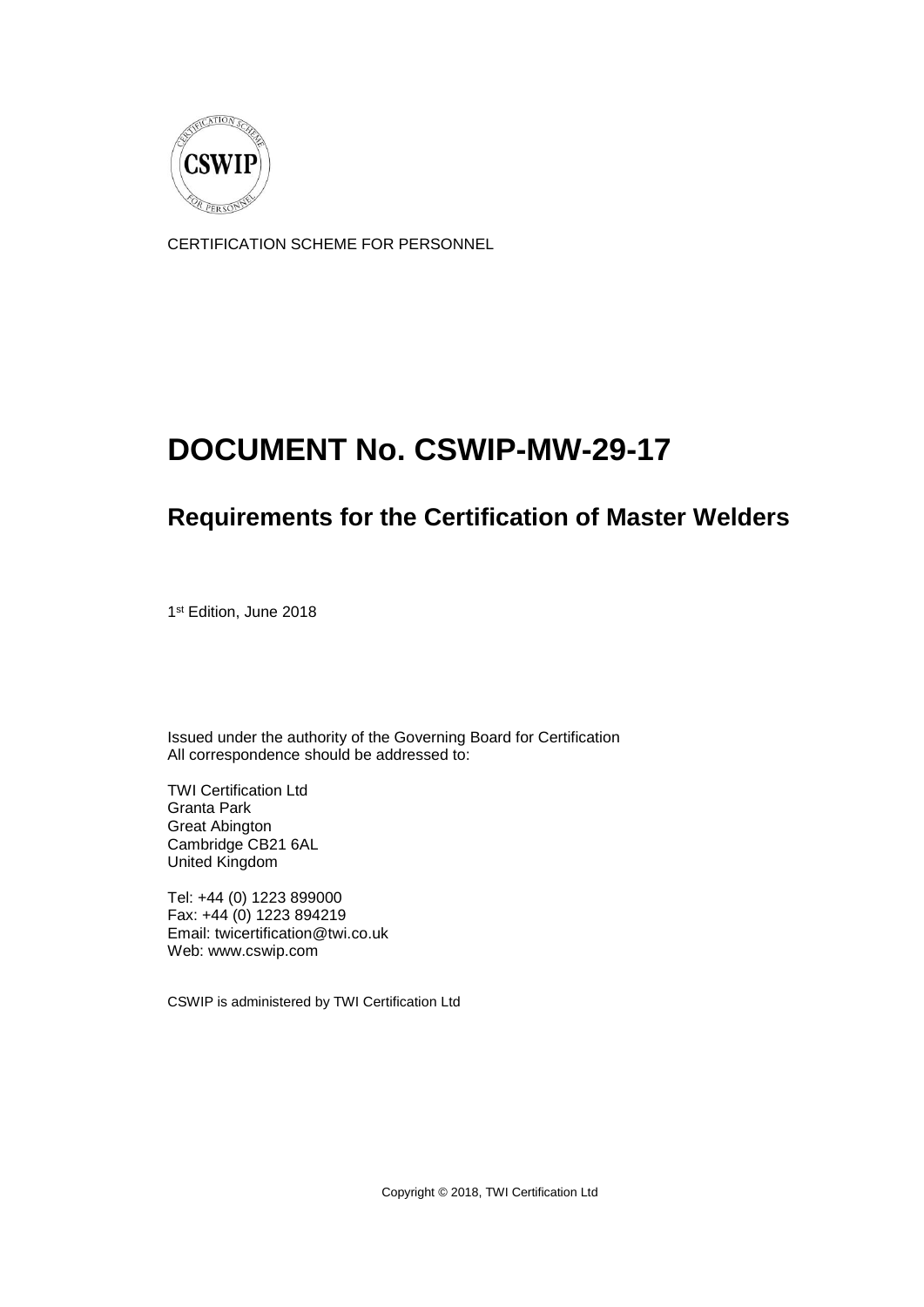## **FOREWORD**

The Certification Scheme for Personnel (CSWIP) is a comprehensive scheme which provides for the examination and certification of individuals seeking to demonstrate their knowledge and/or competence in their field of operation. The scope of CSWIP includes all levels of Welding Inspectors, Welding Supervisors, Welding Instructors, Welding Examiners, Welding Quality Control Co-ordinators, Heat Treatment Operatives, Cathodic Protection Personnel, Plant Inspectors, NDT Personnel, Plastics Welders, Plastic Welding Inspectors and Underwater Inspection personnel.

CSWIP is managed by the Certification Management Board, which acts as the Governing Board for Certification, in keeping with the requirements of the industries served by the scheme. The Certification Management Board, in turn, appoints specialist Management Committees to oversee specific parts of the scheme. All CSWIP Boards and Committees comprise member representatives of relevant industrial and other interests. TWI Certification Ltd is accredited by UKAS to ISO/EIC 17024 for certification of personnel.

TWI Certification Ltd understands the importance of impartiality in carrying out its certification activities, managing conflict of interest and ensuring the objectivity of all its certification activities, in accordance with ISO/IEC 17024.

## **ACCESS TO CERTIFICATION**

Access to certification schemes is not improperly restricted. The sole criteria for certification are given in the document (and any subsequent amendments) and no other criteria will be applied. Certification is not conditional on the candidate applying for other services or membership from TWI Certification Ltd, its parent, or any other groups or associations.

## **1. Objectives**

The safety and cost-effectiveness of welding is critically dependent on the skill of individual welders. In order to ensure experienced welders are working at the required level of competence, this scheme certifies Master Welders with competence in multipositional pipe welding, applying three welding processes to a given material or one process to at least three materials, and having demonstrated the required knowledge and understanding of welding. CSWIP Master Welder certificate provides the benefit of internationally recognised status to experienced welders and to the organisation employing him/her.

## **2. Scope**

The scheme identifies personnel who have relevant experience in welding, a high level of welding skill and who have attained a minimum level of knowledge. This document provides the procedures for certification of Master Welders.

## **3. Entry Requirements**

 Valid welder qualifications (e.g. ISO 9606) for H-L045 for a combination of processes and materials.

And

Three years verified experience as a Welder.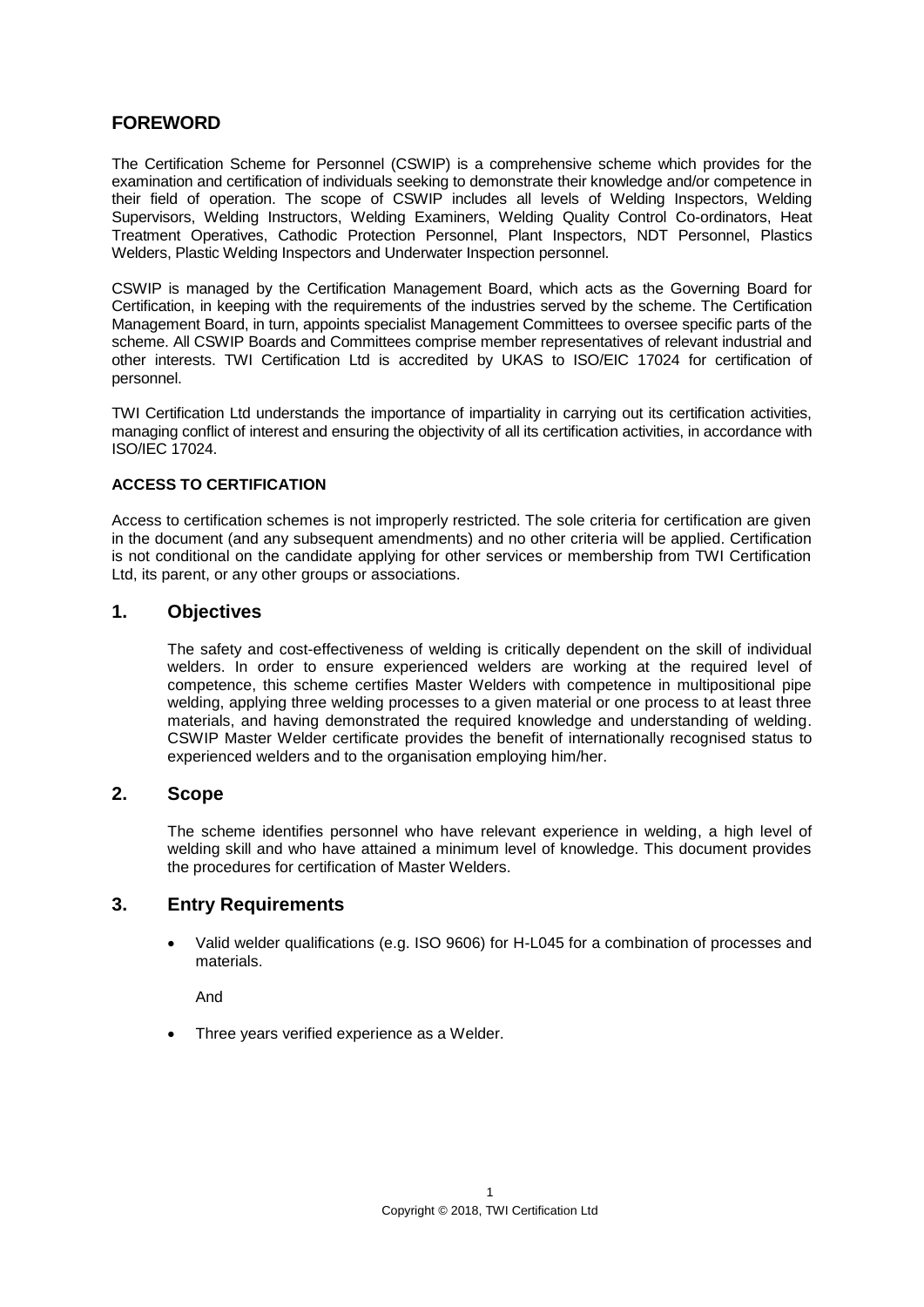## **4. ASSESSMENT PROCEDURE**

#### **4.1. GENERAL THEORY EXAMINATIONS**

Candidates will be required to take:

- 40 multiple choice question paper on basic welding equipment and processes, time allowed 60 minutes
- 36 multiple choice question paper on making welded joints, time allowed 55 minutes
- 14 multiple choice question paper on pipe welding and materials excluding steel, time allowed 20 minutes

Pass mark 70%

## **4.2. SPECIFIC PROCESS EXAMINATIONS**

Candidates will be required to take relevant specific examinations:

- MMA/TIG 10 multiple choice questions, time allowed 15 minutes
- MIG/MAG/FCAW 14 multiple choice questions, time allowed 20 minutes per process

Pass mark 70%

## **4.3. MATERIAL SPECIFIC EXAMINATIONS**

Candidates will be required to take specific material examinations, if applicable.

- 16 multiple choice questions on high alloy steels, time allowed 25 minutes
- 16 multiple choice questions on austenitic stainless steel, time allowed 25 minutes
- 16 multiple choice questions on nickel, time allowed 25 minutes
- 16 multiple choice questions on aluminium, time allowed 25 minutes

Pass mark 70%

#### **4.4. PRACTICAL EXAMINATION**

The candidate must take three relevant (e.g. ISO 9606) qualification test(s) (if not already held).

## **5. Application for Examination**

Candidates will be required to submit an application form and copies of valid welder qualifications. All the information requested must be on these forms. No applications can be considered confirmed until receipt of correctly completed documents. Application forms ask for specific details of experience and training and must be signed to the effect that these details are correct.

Candidates proved to have cheated, or found to have attempted to remove or found to have removed examination material in a CSWIP examination will not be accepted as a candidate for any CSWIP examination for a minimum period of five years from the date of the examination where cheating, attempt to remove or removal of examination material, was established to have taken place.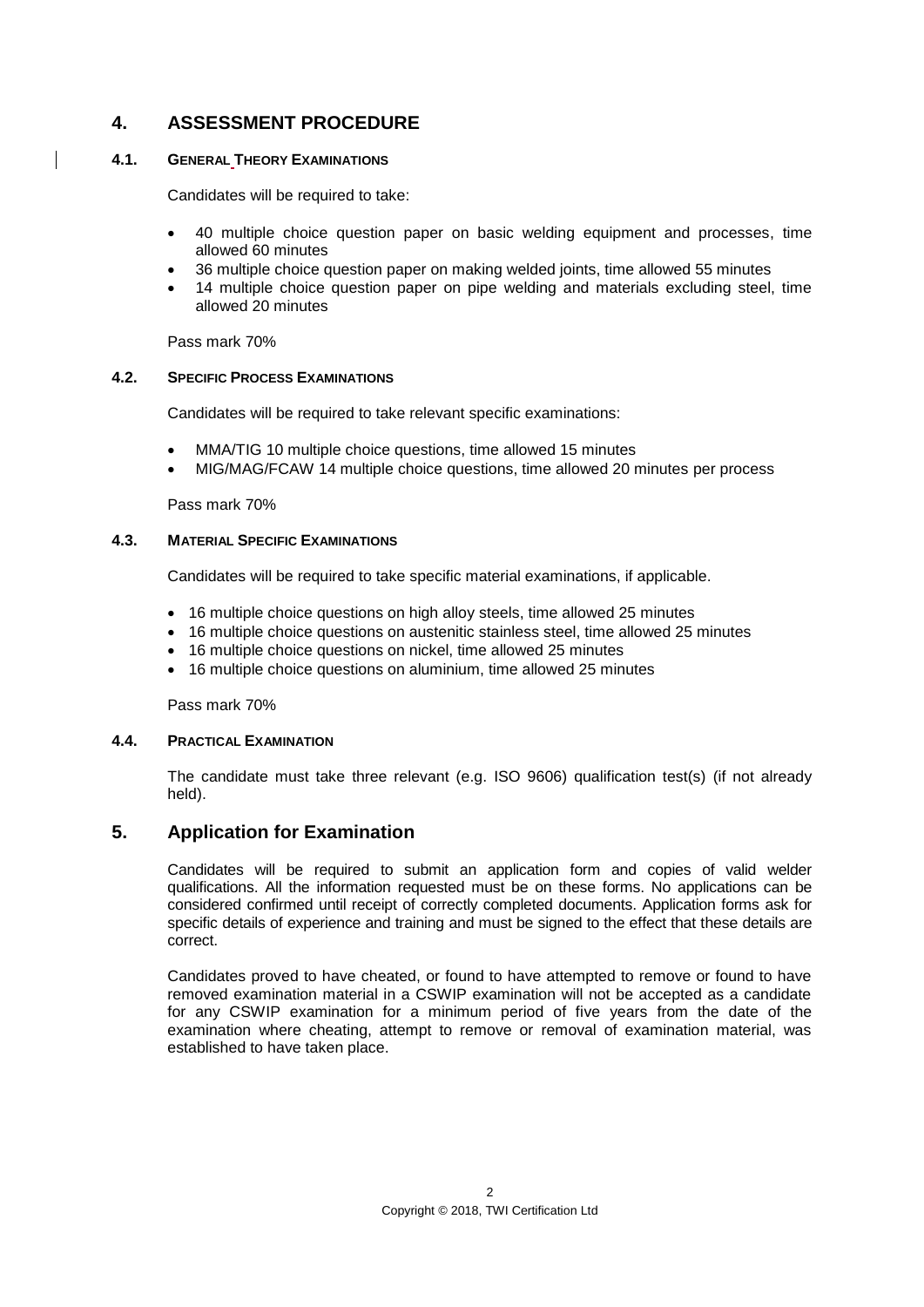## **6. Certification**

## **6.1. RESULTS NOTICES**

All candidates will be sent a results notice. This notice will also be sent to the organisation paying the examination fee, if not paid by the candidate.

## **6.2. SUCCESSFUL CANDIDATES**

Two copies of a certificate of proficiency will be issued to the organisation or person that pays the examination fees. Duplicate certificates to replace those lost or destroyed will be issued only after extensive enquiries.

## **6.3. UNSUCCESSFUL CANDIDATES**

Candidates who fail to obtain a certificate may attempt two retests on theory examinations in which success was not achieved. The retest must be completed within one year of the initial test, otherwise candidates will have to repeat the complete examination. Candidates who fail the second retest must take the relevant NWTS theoretical module(s) that they have failed..

Candidates who fail the practical examination are allowed one retest. Candidates who fail the retest must take the relevant NWTS practical module they have failed.

## **6.4. PERIOD OF VALIDITY**

The certificate is valid for three years from the date of completion of the initial test and may be renewed for a further three years on application, provided evidence is produced in accordance with Clause 8.5.1. Certificates are only valid provided:

- a) they are within date.
- b) they are on standard cream CSWIP paper bearing the CSWIP logo in black on gold signed by an officer of CSWIP and embossed with the CSWIP stamp.
- c) they have been signed by the individual to whom the certificate is awarded.
- d) they are accompanied by a valid official CSWIP identity card.

Photocopies are unauthorised by CSWIP and should only be used for internal administrative purposes.

#### **6.5. RENEWAL**

## **6.5.1. Three year renewal**

In order for the certificate to be renewed after three years, the holder has to demonstrate that he/she has maintained his/her competence by:

- i) providing evidence of continuous work activity in welding
- $ii)$  providing evidence that the holder has kept up to date in welding technology
- iii) providing evidence of three valid welder qualifications (e.g. ISO 9606)

Renewal must take place not later than 21 days after the date of expiry of the certificate. It is the certificate holder's responsibility to ensure that renewal takes place at the appropriate time. Only under extreme circumstances will certificates be renewed up to a maximum of six calendar months from the date of expiry shown on the certificate and late renewal will be subject to a special fee.